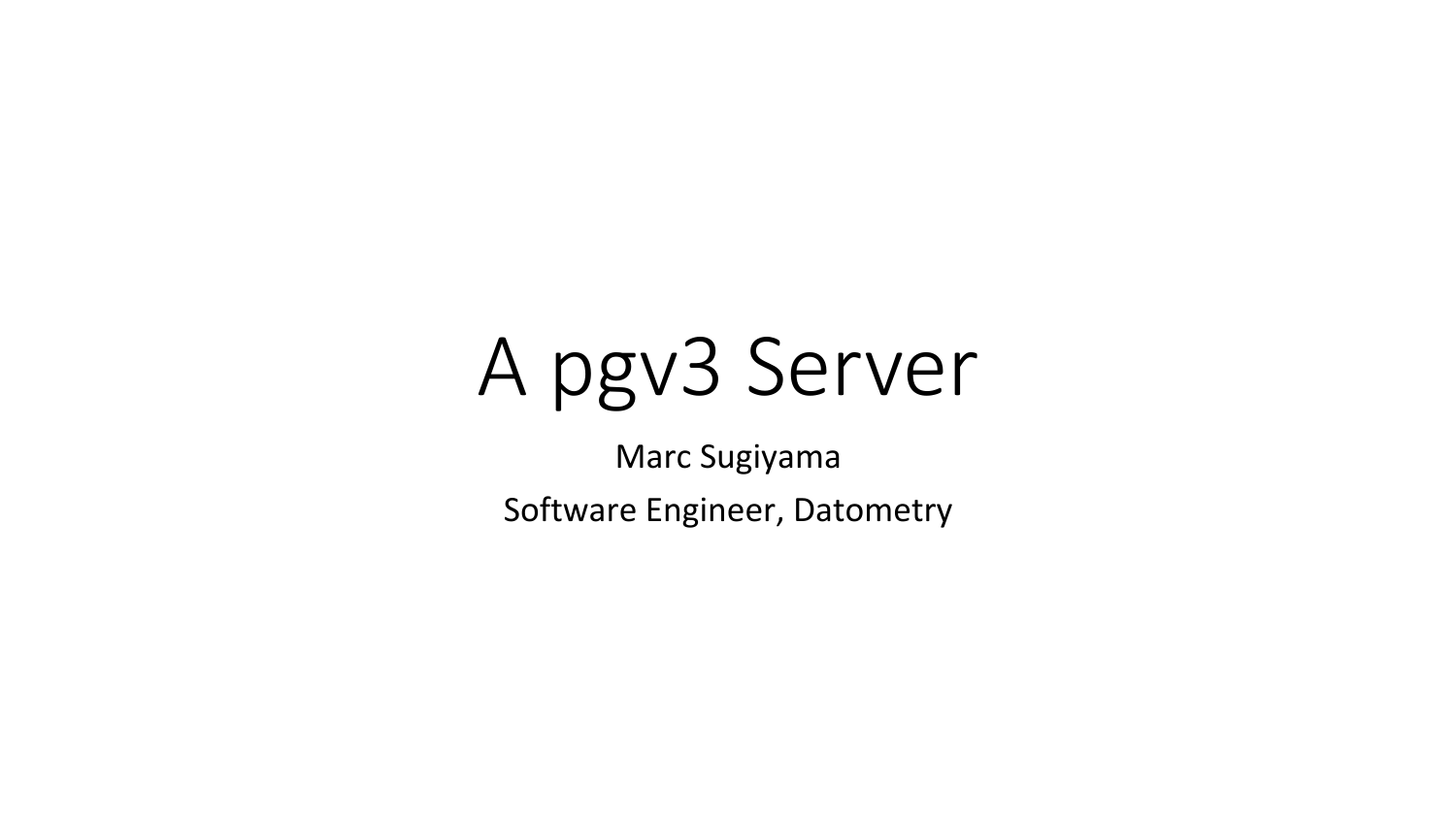# What is Datometry?

Datometry Hyper- $Q^{TM}$  is the industry's first database virtualization platform that makes databases and applications fully interoperable. 

- Translate network protocols
- Cross-compile SQL to emulate features
- (almost) All Erlang

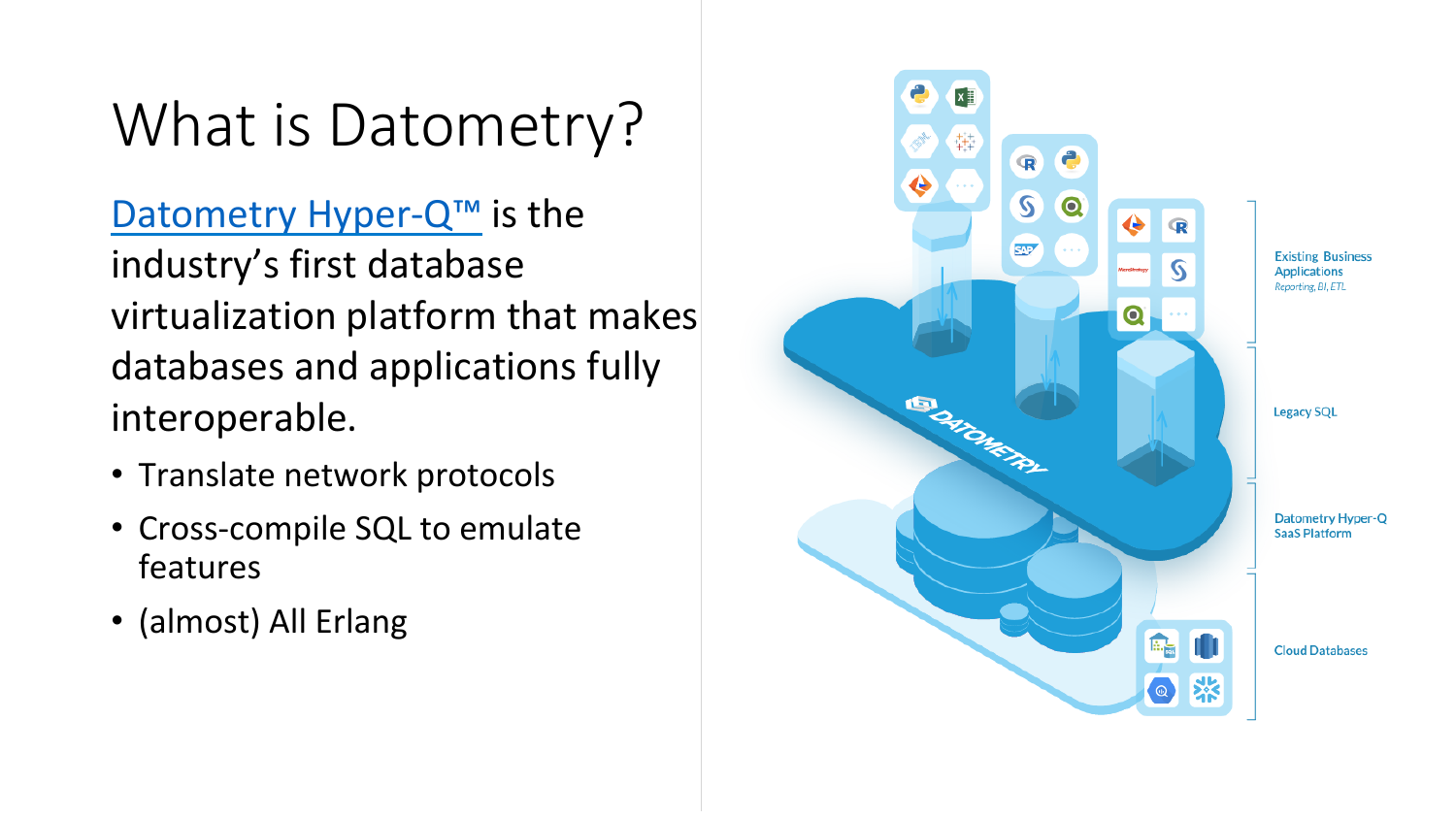# Technology Stack

- Any SQL Dialect
- ODBC/JDBC/libpq
- Erlang server-side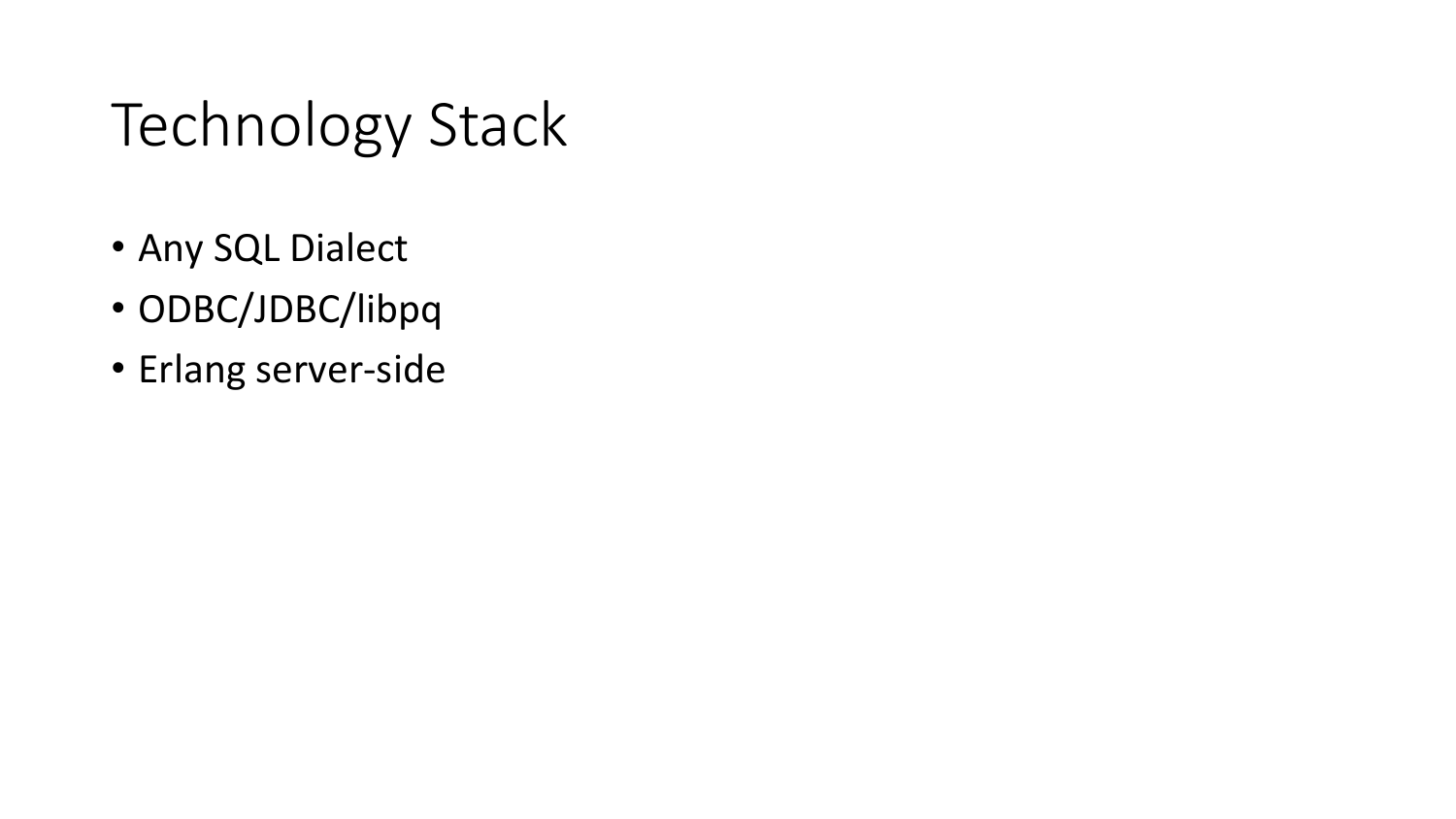# Why?

- Well Seasoned, Open source, Documented
	- https://www.postgresql.org/docs/current/protocol-flow.html
	- https://www.postgresql.org/docs/current/protocol-message-formats.html
- ODBC, JDBC, Reference Server-side implementation
- Prototype:
	- Better understand pgv3 protocol
	- Learn gen\_statem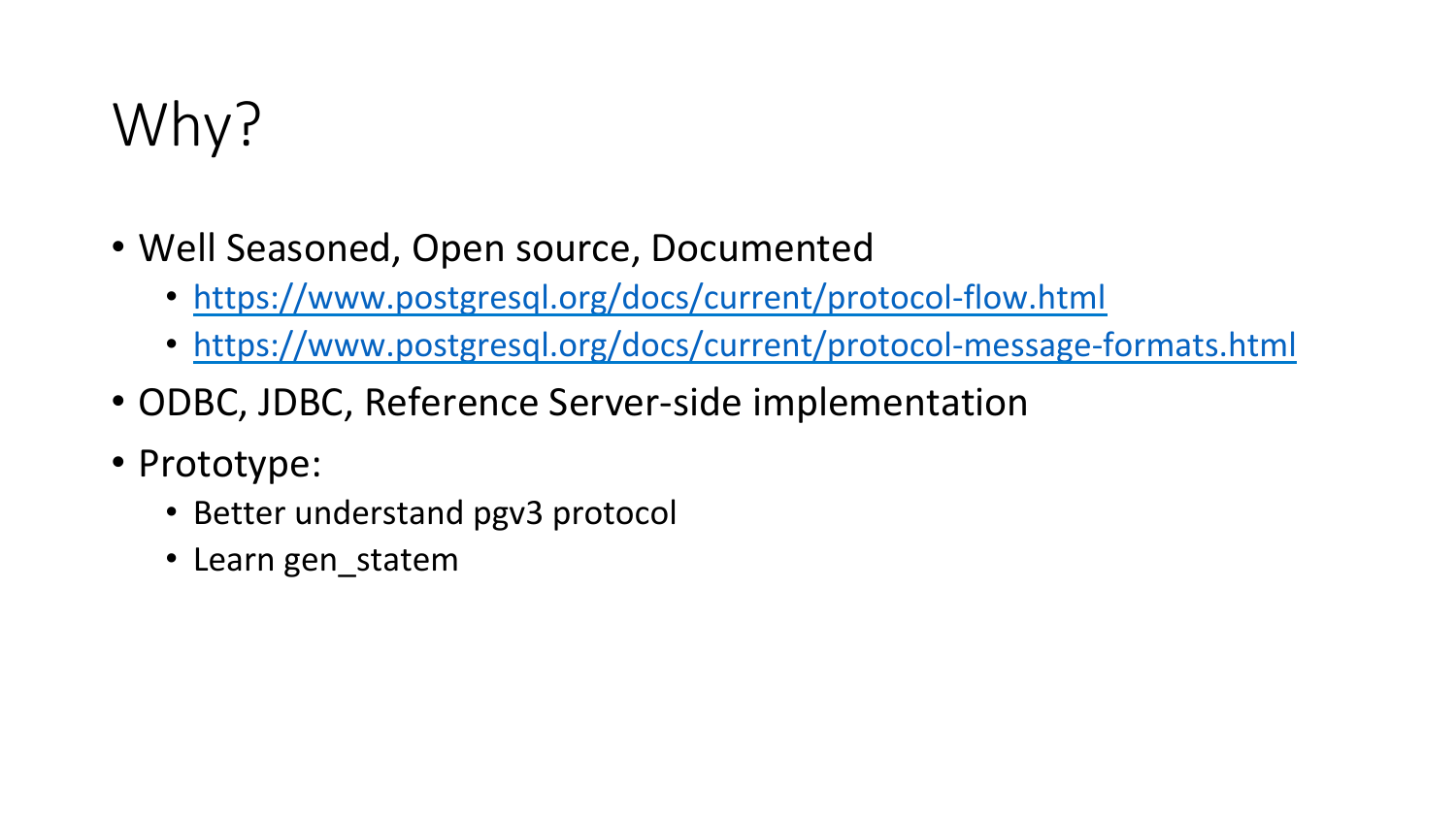# Typical pgv3 Messages

- Network byte order
- One byte message tag/type
- 32-bit length
- Payload depends on message type

<<Type:8, Length:32, Payload:Length/binary>> Except that...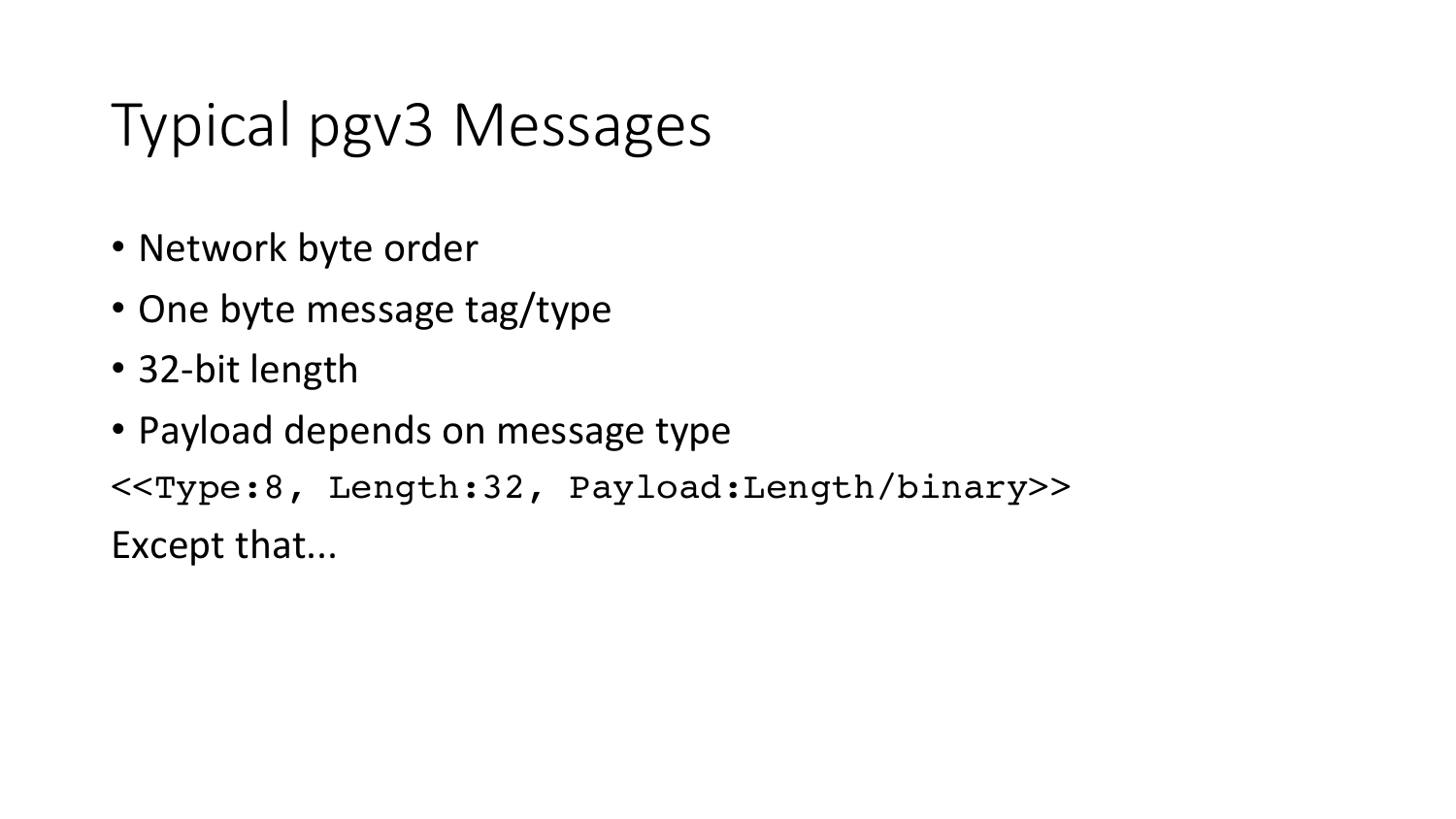# pgv3 Messages

- Initial messages use a request code:
	- **SSLRequest**: <<8:32, 80877103:32>>
	- StartupMessage: <<Length:32, 196608:32, Payload:Length/binary>>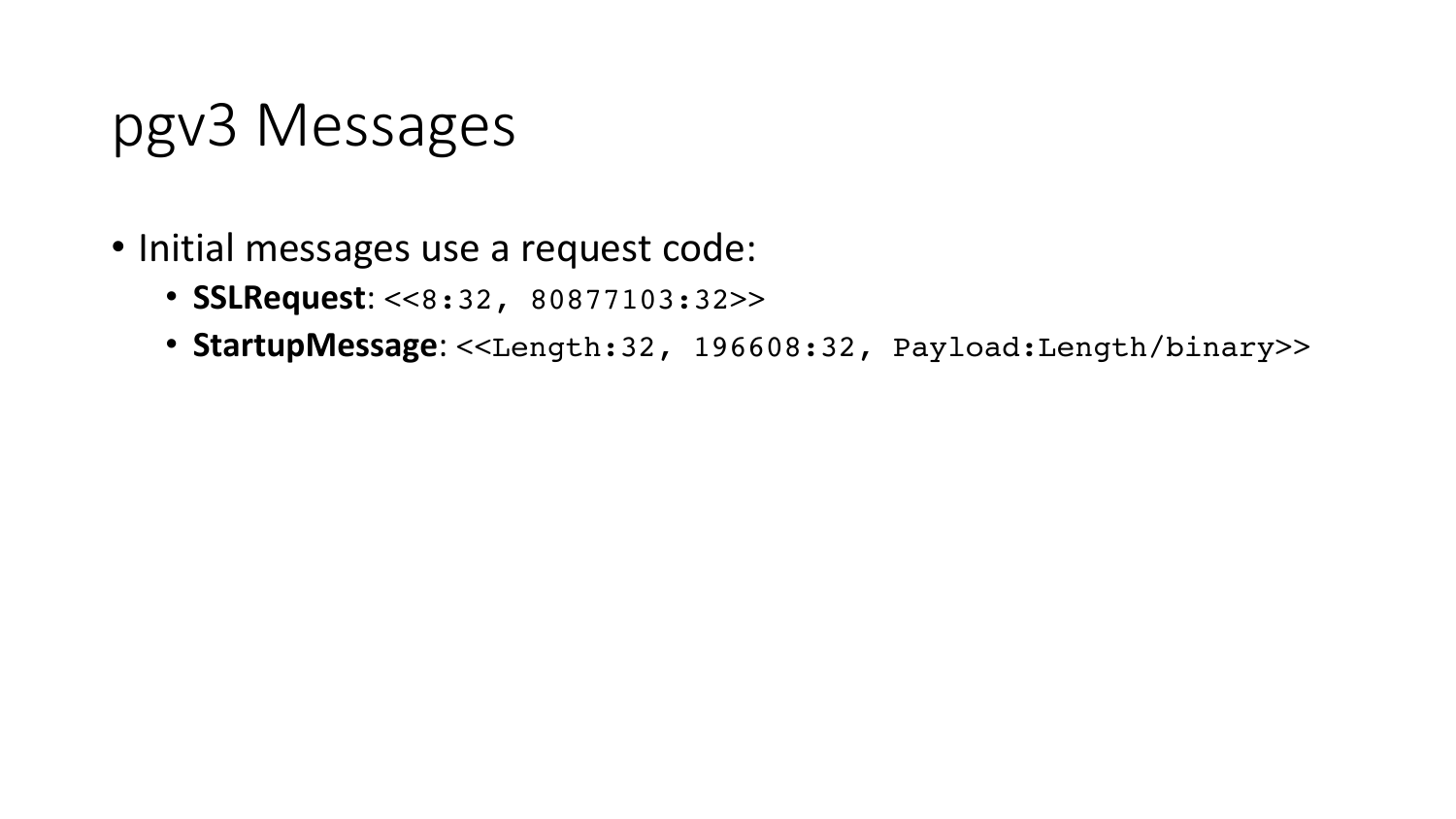# pgv3 Messages

#### • Short message:

```
decode(<<Type:8, Length:32, Data/binary>>)
  when size(Data) < (Length - 4) \rightarrowincomplete message.
```
• Long message:

```
decode(<<Type:8, Length:32, Data/binary>>) ->
    PayloadLength = Length - 4,
     <<Payload:PayloadLength/binary, Rest/binary>> = Data,
     {Type, Payload, Rest}.
```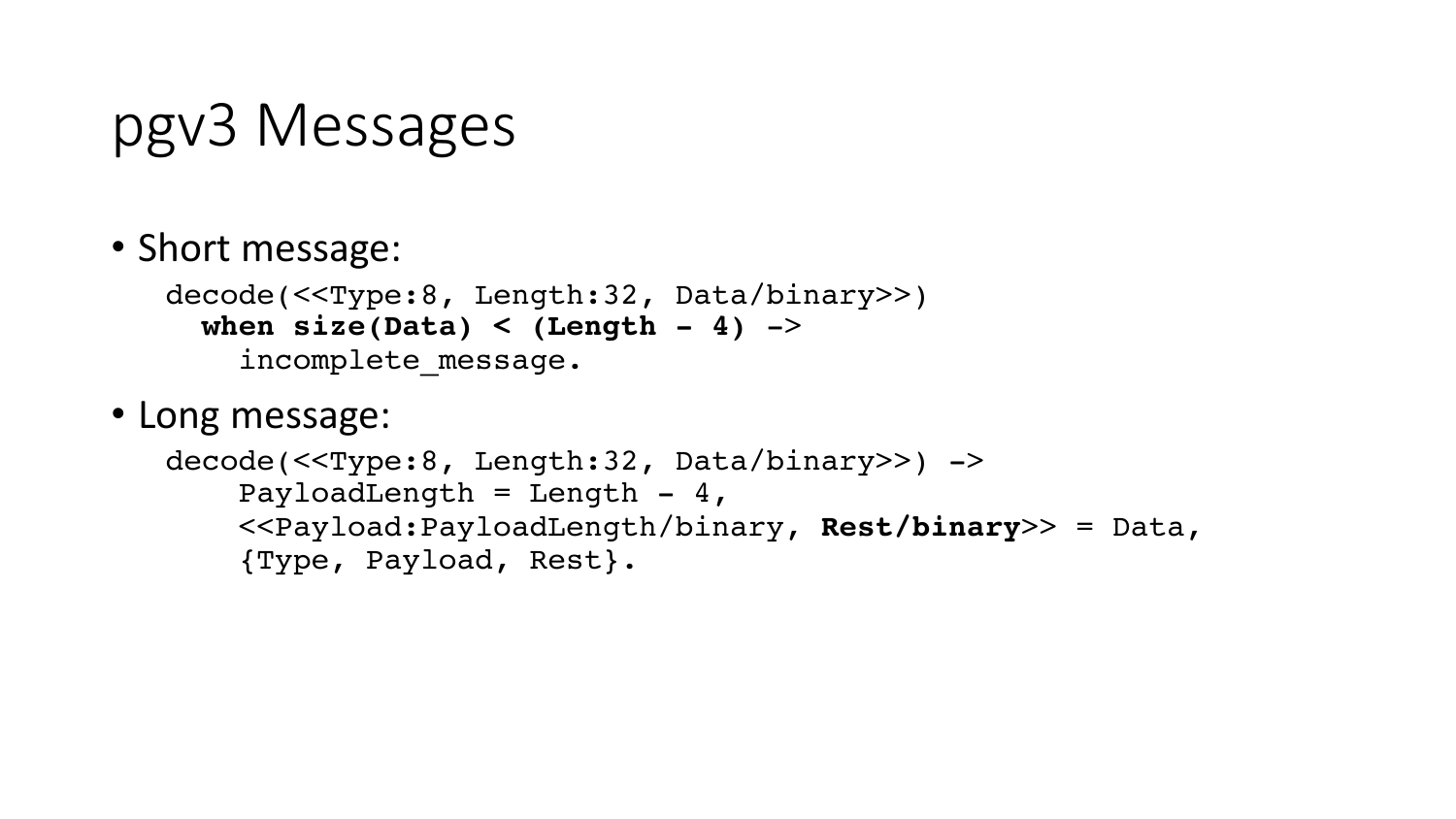# Message Decoder

- Assume payload of proper length
- Shape of payload depends on message type
	- except for authentication message
- Pattern match on Type:

```
decode(<<$C, Length:32, Item:8, CloseParams/binary>>) -> ...
decode(<<$D, Length:32, DescribeParams/binary>>) -> ...
...
```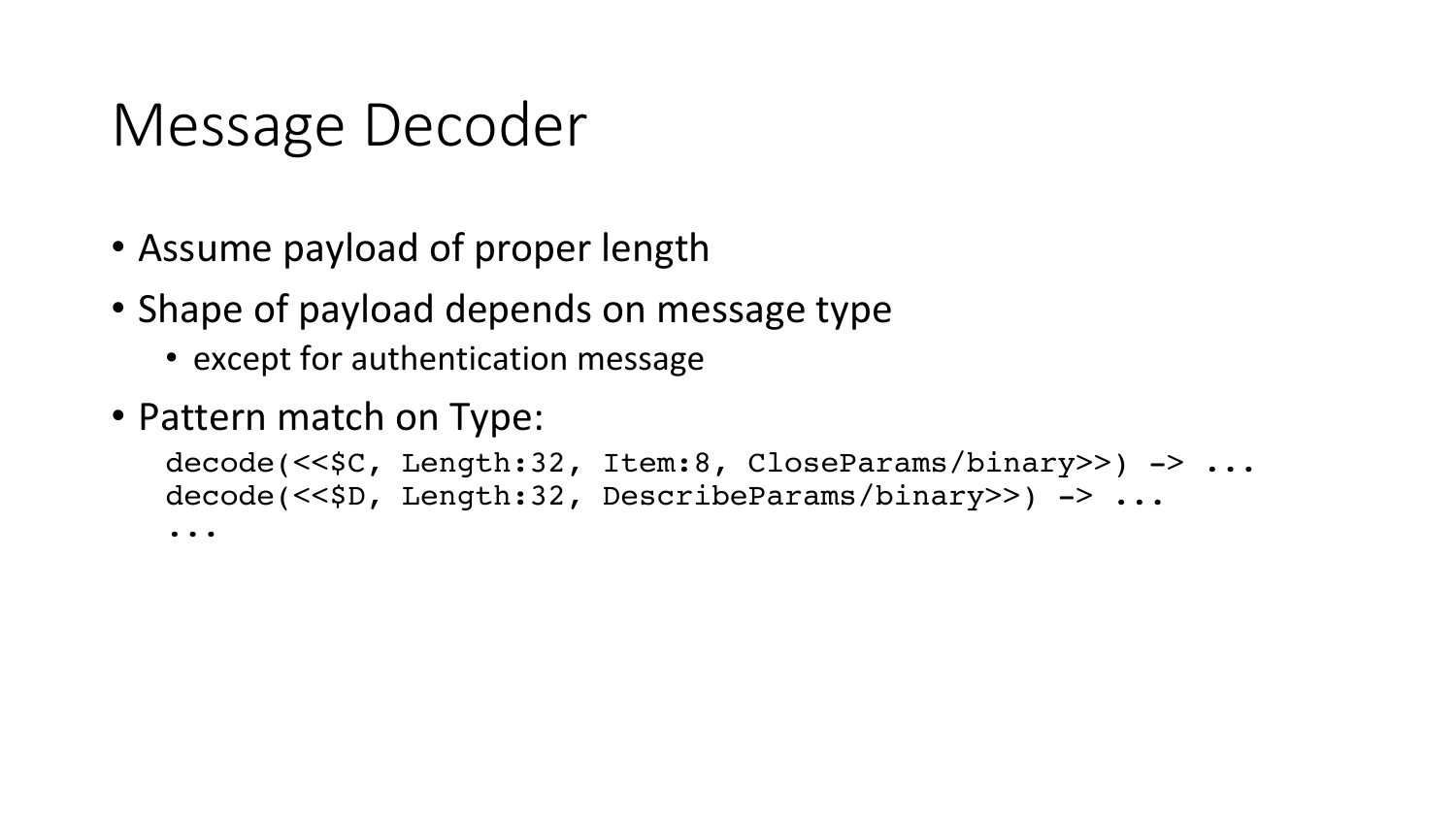#### Common Patterns: NUL terminated string

```
take string(Binary) \rightarrow[String, Rest] = binary:split(Binary, <a><<0>>), {String, Rest}.
take strings(<<0, Rest/binary>>, Acc) ->
     {lists:reverse(Acc), Rest};
take strings(Binary, Acc) ->
    {String, Rest} = take string(Binary),take strings(Rest, [String | Acc]).
```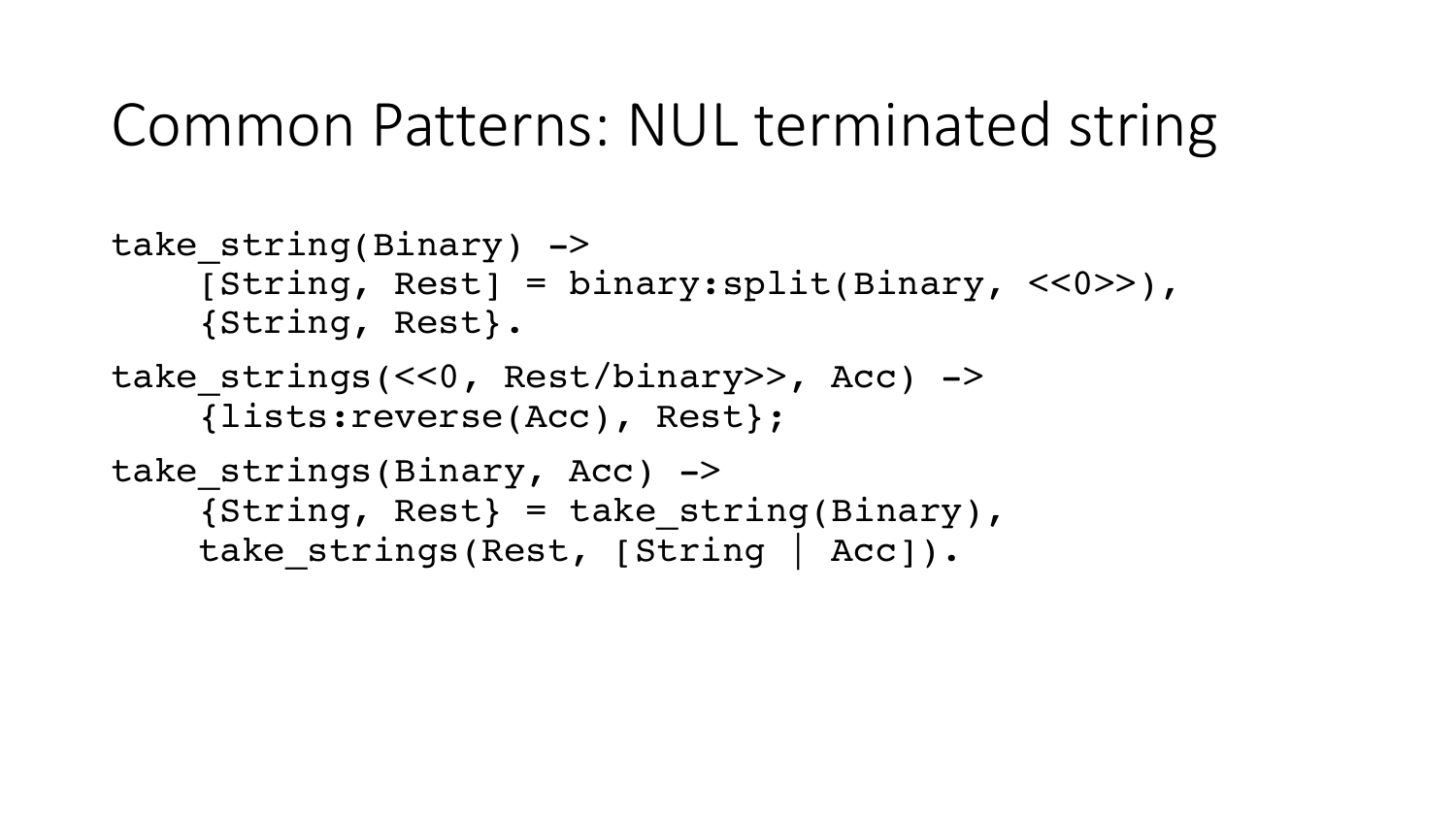#### Common Pattern: List of int16, int32

```
decode list16(<<Cnt:16,
                  Vals:Cnt/binary-unit:16,
                  Rest/binary>>) ->
     {take_int16_list(Vals), Rest}.
take int16 list(Binary) \rightarrow[Value | ] << Value:16>> <= Binary].
```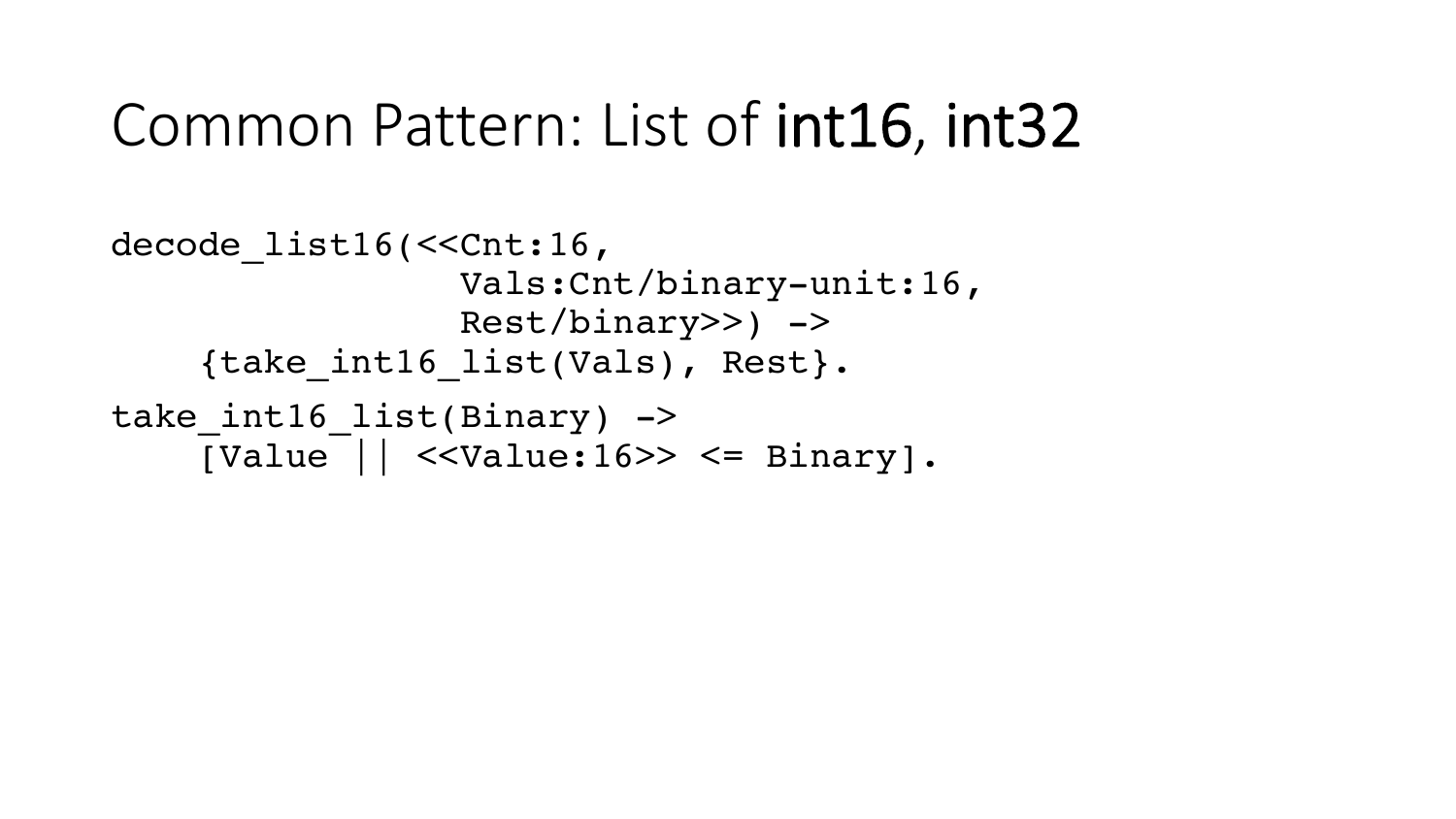# Example: Bind

**Byte1('B')** – Bind command, **Int32** – Message length **String** – Portal name, **String** – Prepared statement name **Int16** – Count of parameter format codes List of Int16 - The parameter format codes

For each parameter:

**Int32** – Length of parameter value **Bytes** – parameter value

**Int16** – Count of result column format codes **List of Int16** – The result-column format codes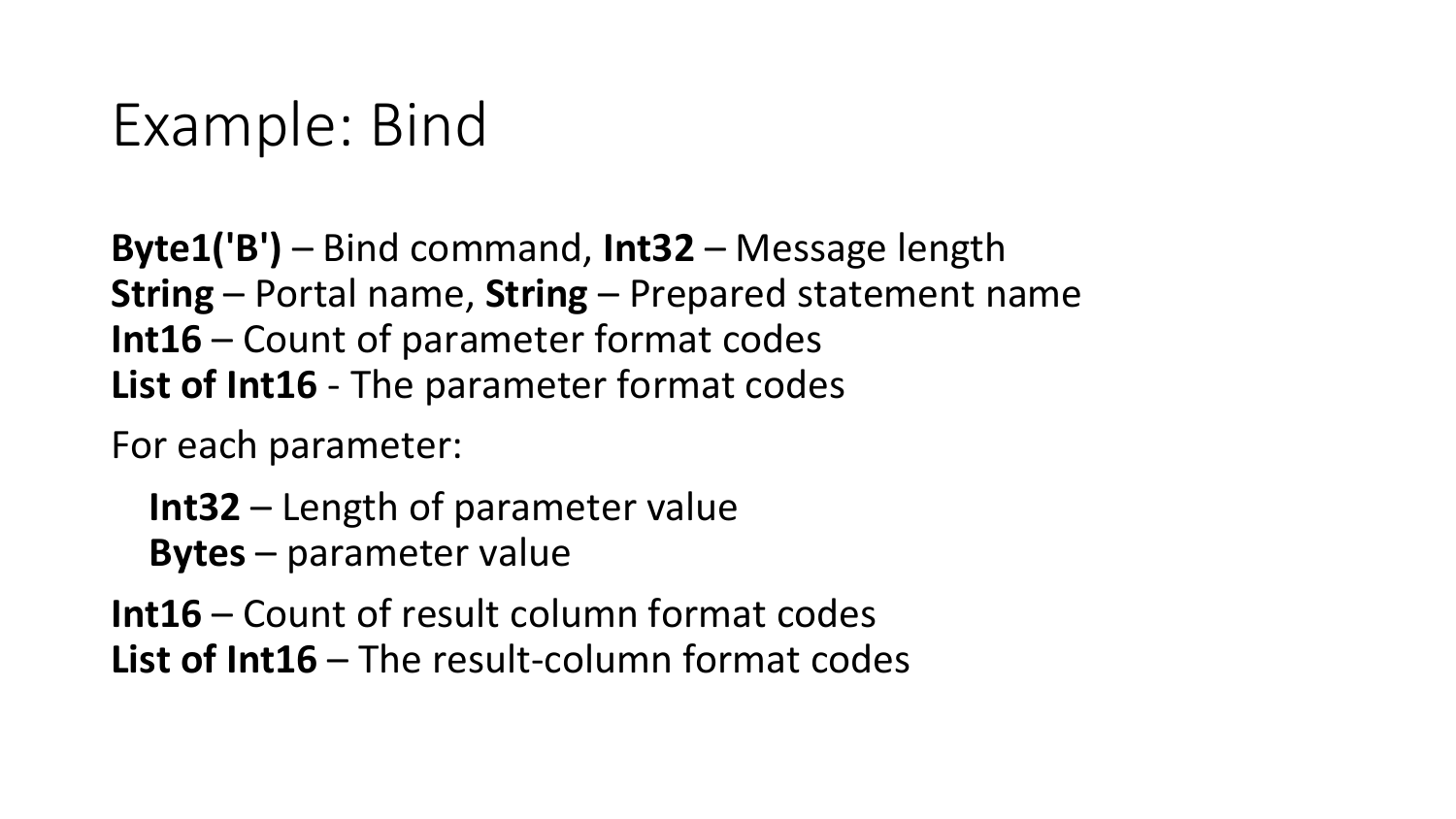# Complex Payloads, E.g., Bind

```
decode2(SB, Payload) ->
     {Portal, Rest1} = take_string(Payload),
     {Prepd, Rest2} = take_string(Rest1),
     <<FmtCnt:16, FmtB:FmtCnt/binary-unit:16, ValCnt:16,
        Rest3/binary>> = Rest2,
    ParamFmts = take int16 list(FmtB),
     {Values, Rest4} = take_values(ValCnt, Rest3),
     <<ResFmtCnt:16,
         ResFmtsB:ResFmtCnt/binary-unit:16>> = Rest4,
    ResFmts = take_int16_list(ResFmtsB),
     {'Bind', Portal, Prepd, ParamFmts, Values, ResFmts};
```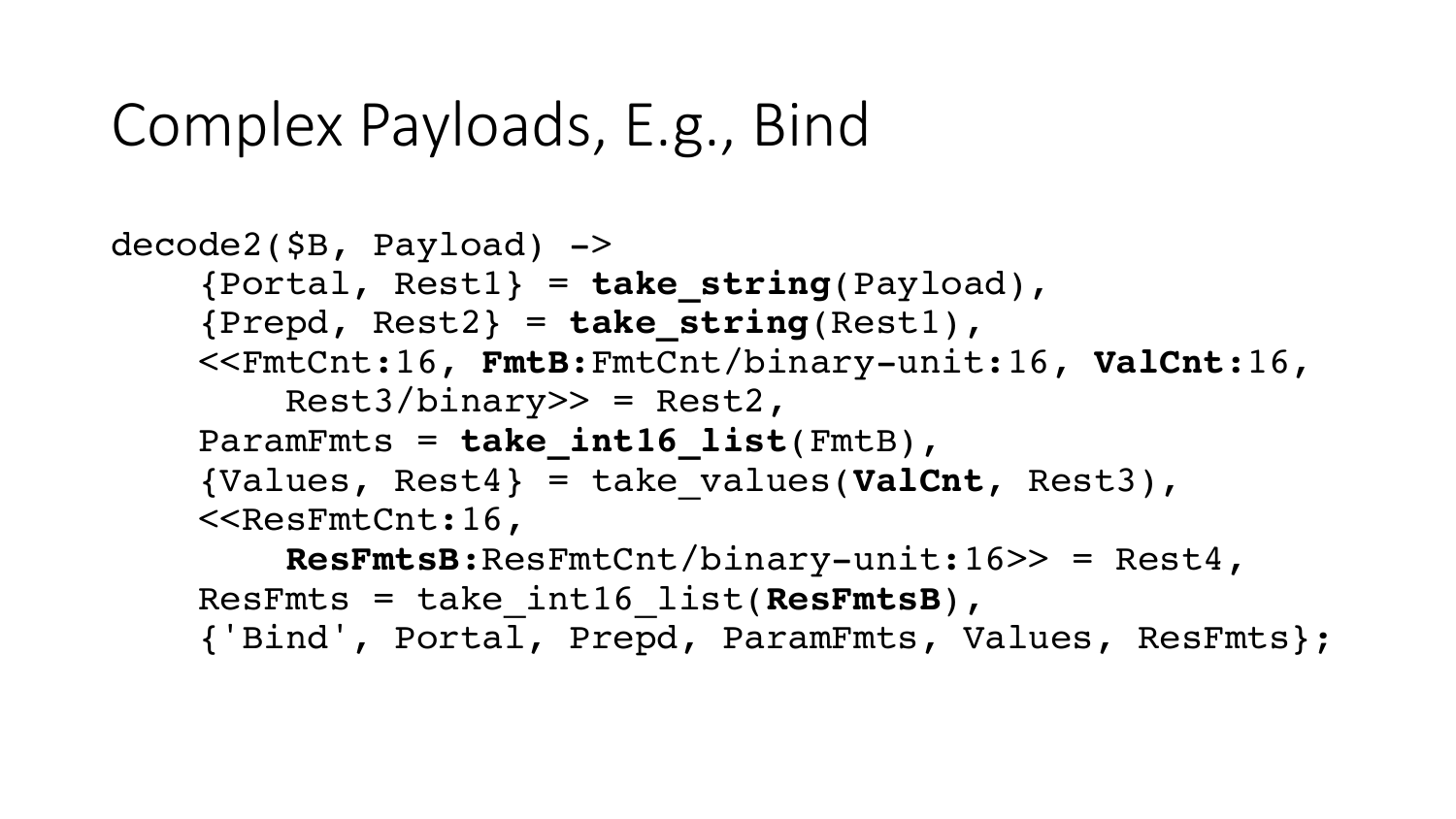# Ambiguous Messages

- pgv3 Authentication response
- Resolved by knowing protocol handshake state
- Decode payload in the Protocol Handler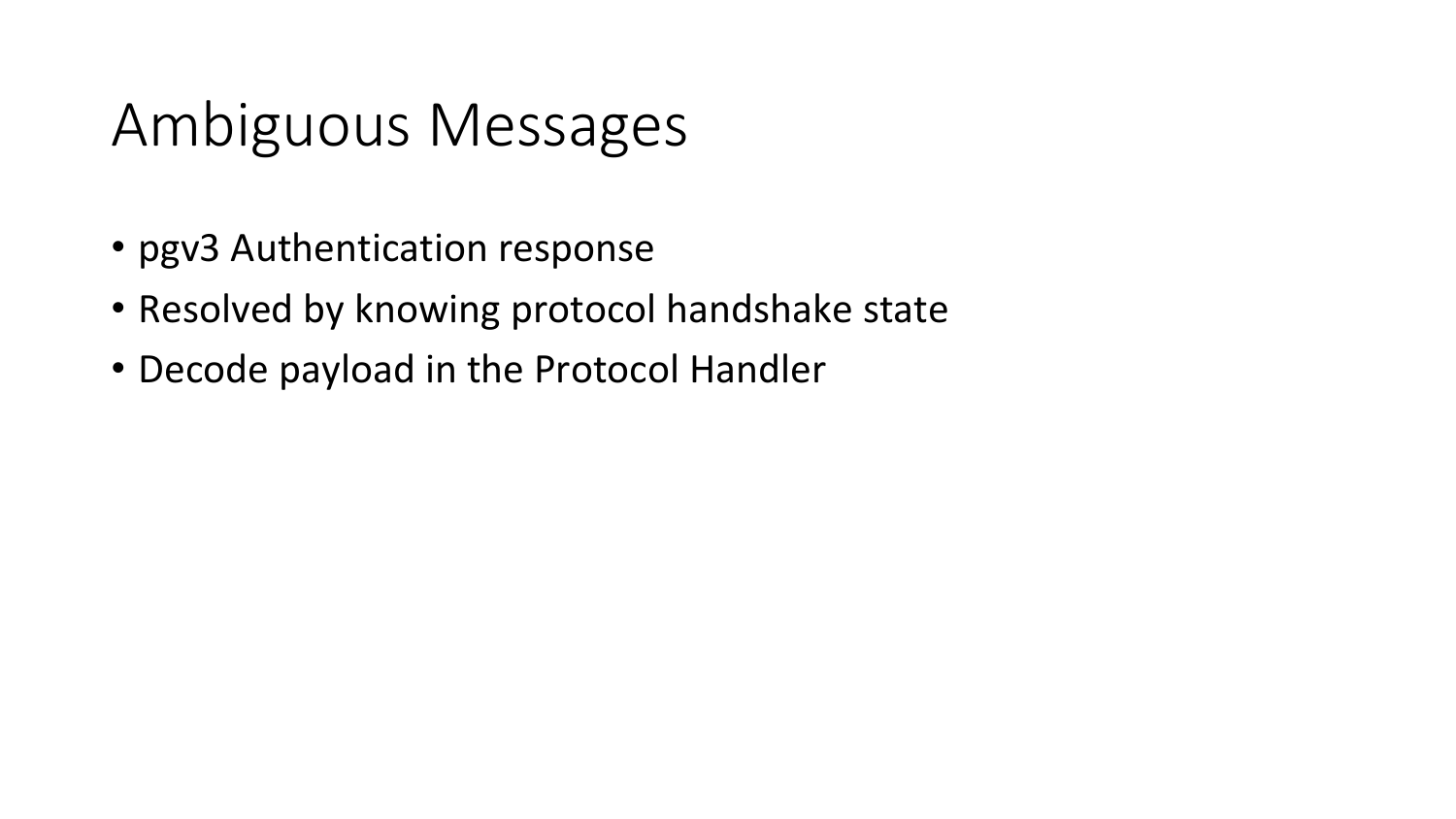# Encoding Responses

• Response messages structured like request messages:

<<Type:8, Length:32, Payload/binary>>

• Variable length messages:

```
set length(Type, Payload) ->
   Length = size(Payload) + 4,
     <<Type:8, Length:32, Payload/binary>>.
```
- Binary is a contiguous block of memory
	- avoid memcpy
	- Use **iolists**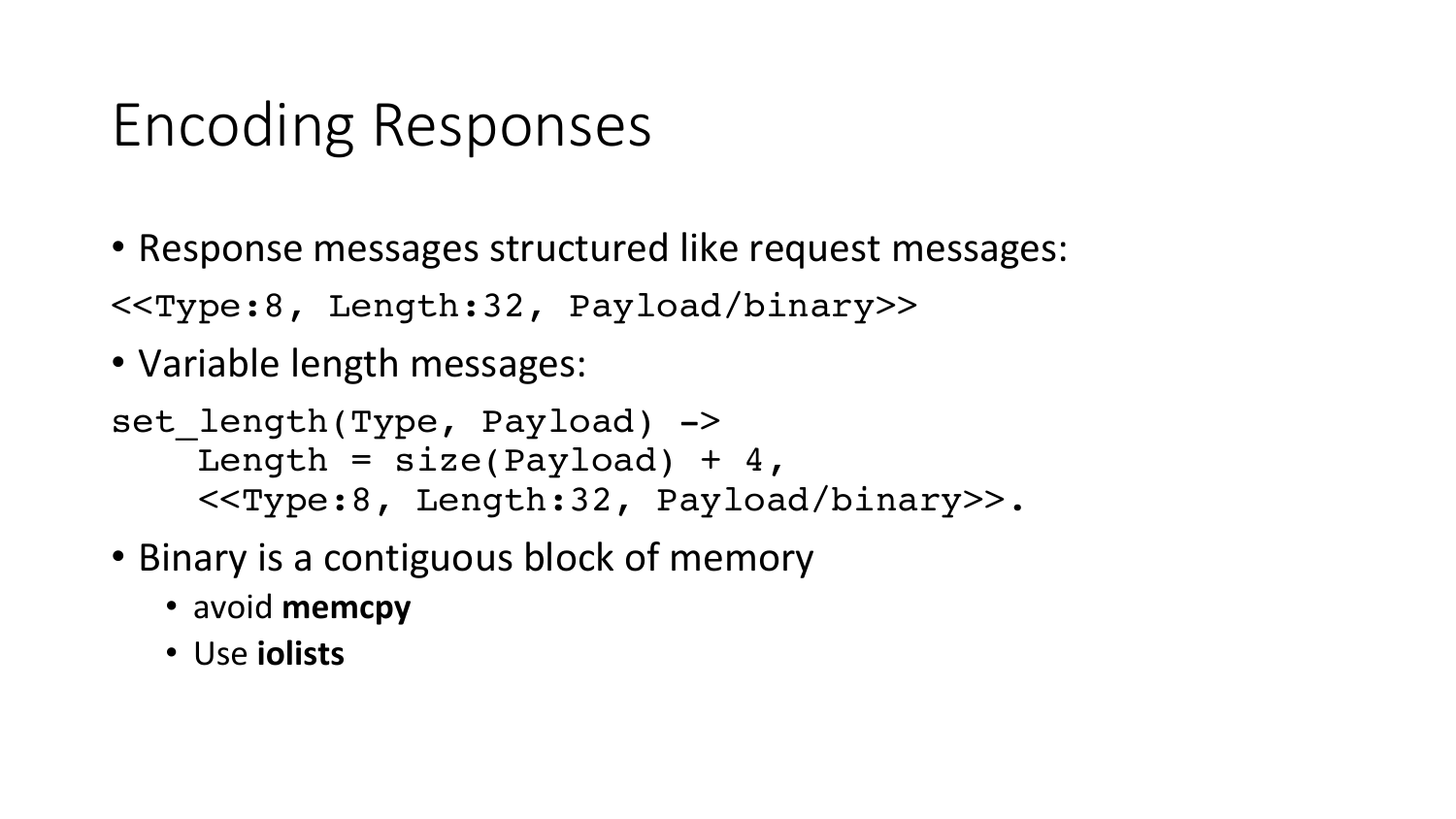#### Connection Handler

gen\_tcp:listen, gen\_tcp:accept, handle info({tcp, Socket, Data}, ...)

- Coalesces multiple **gen tcp** messages into complete pgv3 messages
- Splits **gen\_tcp** message into individual pgv3 messages
- Successfully decodes pgy3 message
- Passes messages one-by-one to Protocol Handler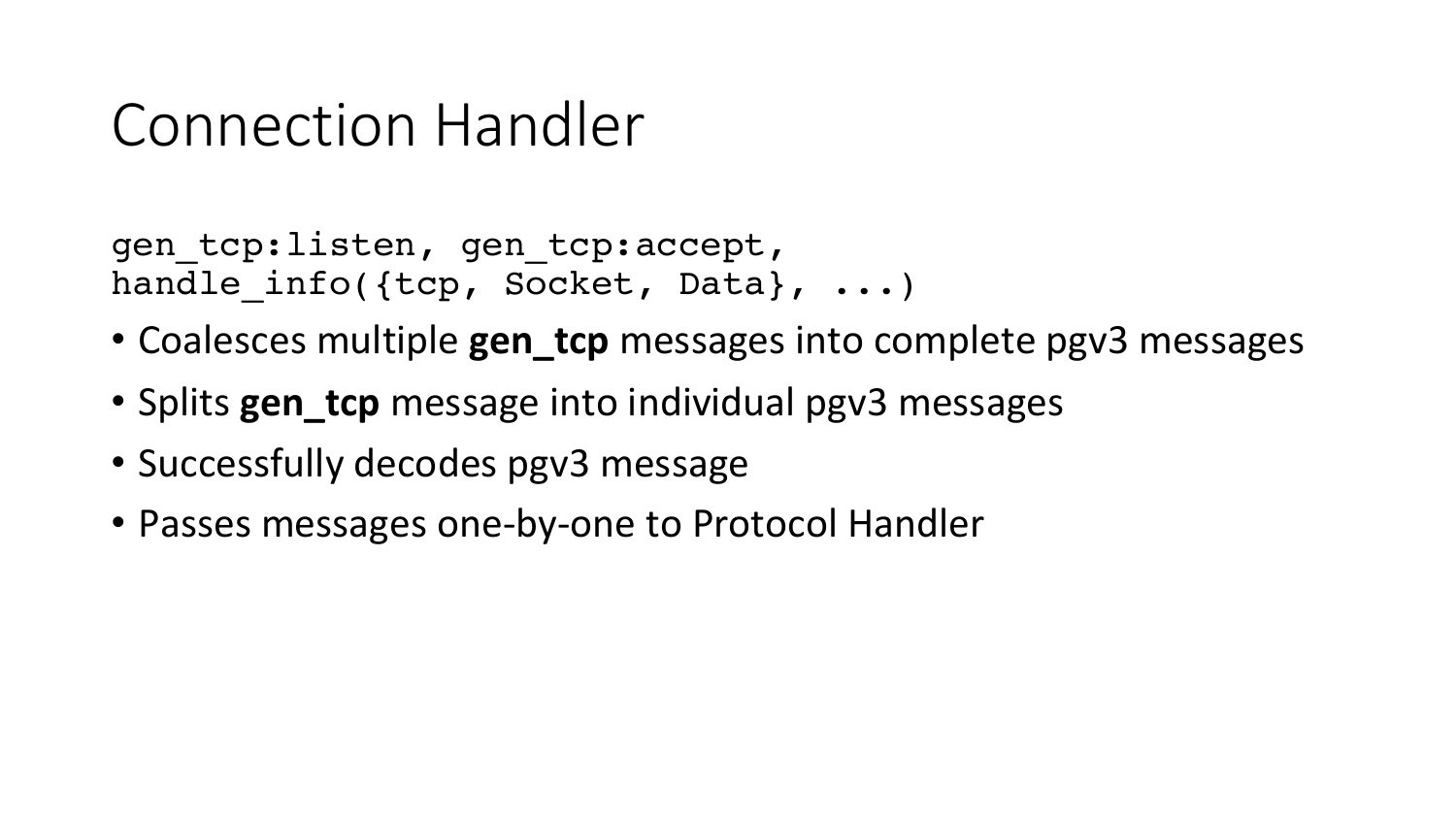# pgv3 Protocol

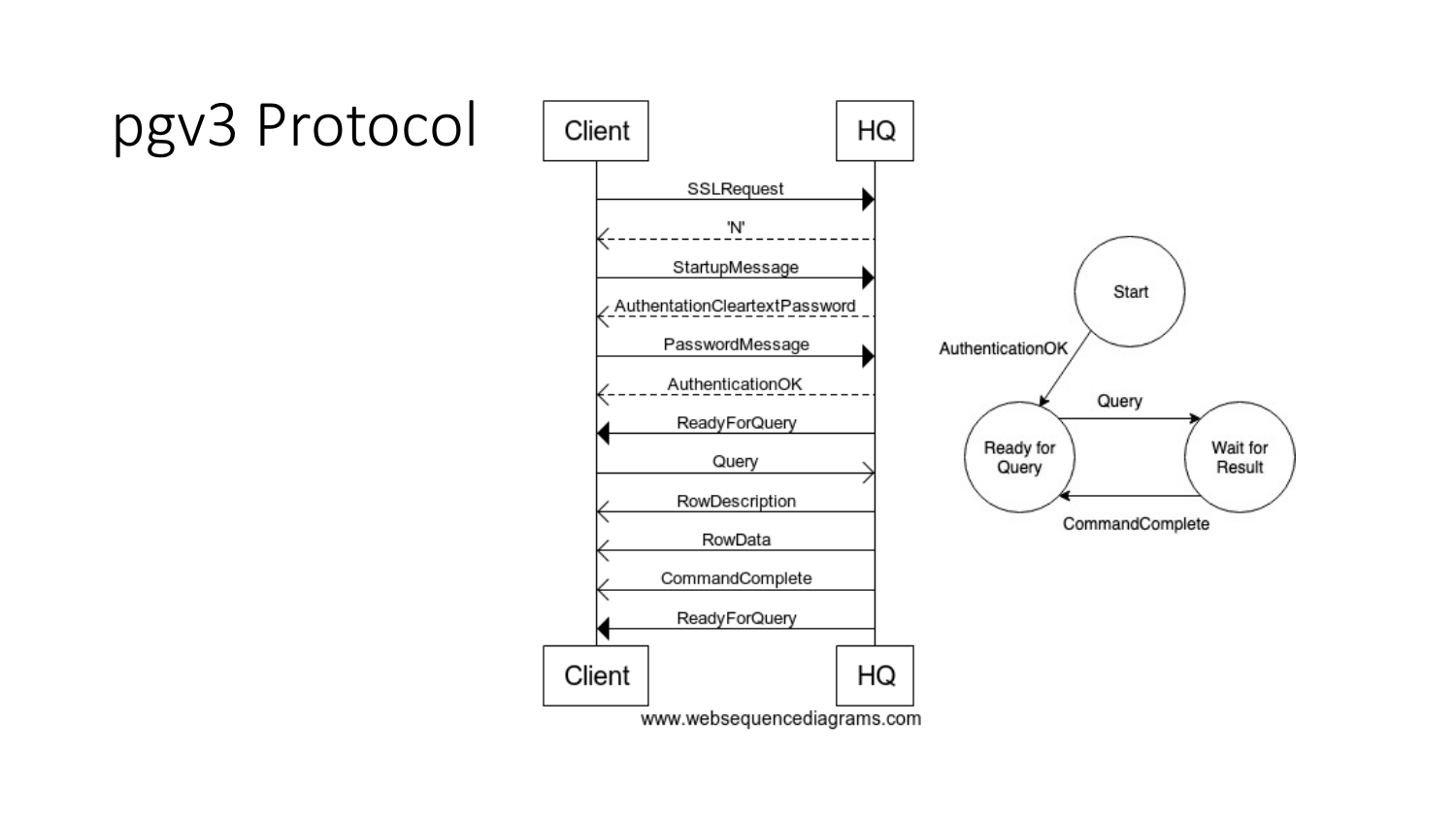#### gen\_statem

- OTP behavior for finite state machines
- Terminology: State of State Machine versus Loop Data
- Two modes:
	- 'state\_functions' State is function callback
	- 'handle\_event\_function' Single handle\_event function callback
- Cleaner API than **gen\_fsm**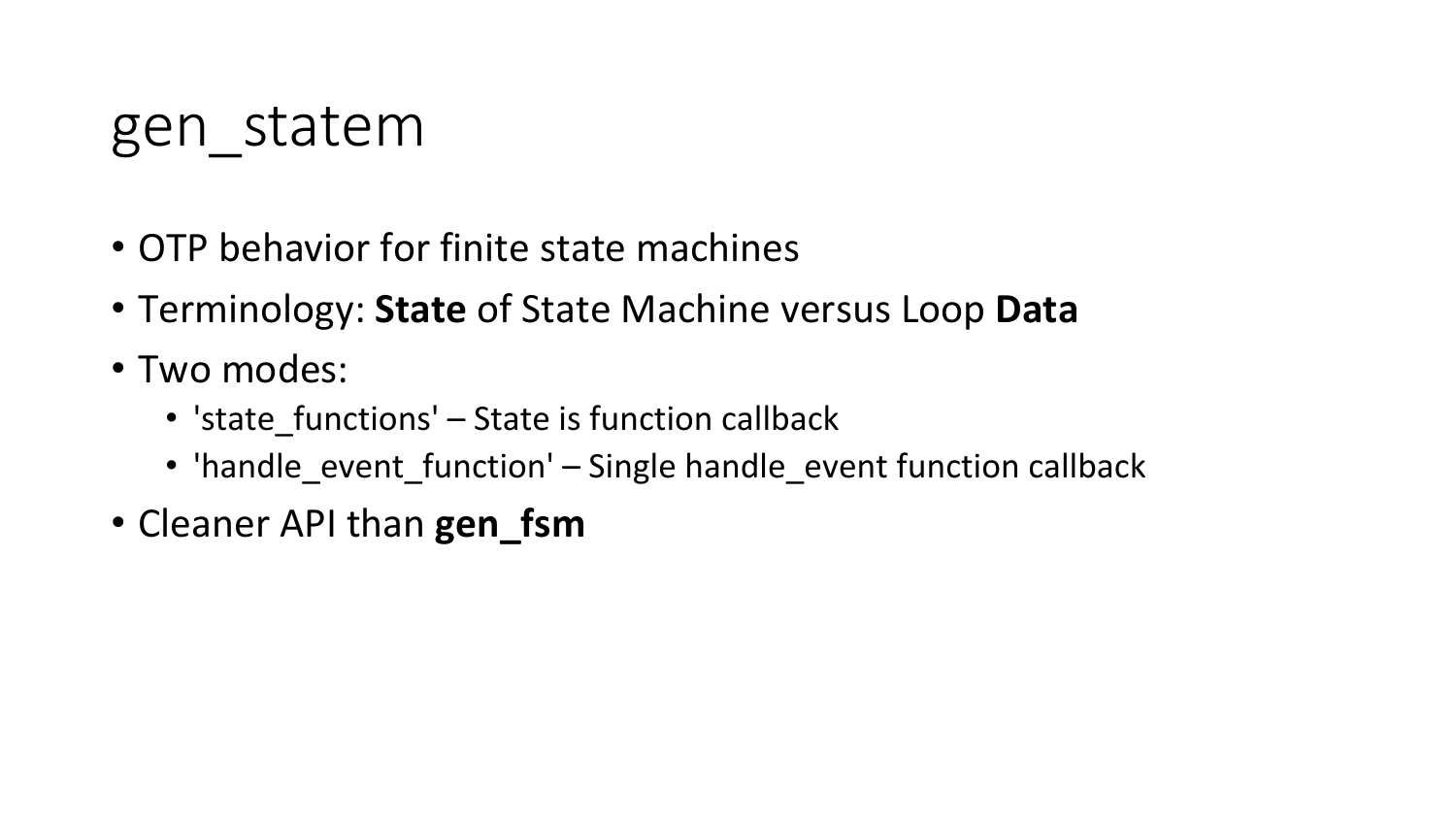# gem\_fsm and gen\_statem

| gen_fsm caller                              | gen_fsm handler          | gen_statem<br>caller | gen_statem handler                                   |
|---------------------------------------------|--------------------------|----------------------|------------------------------------------------------|
| send event                                  | State(Event, Data)       | cast                 | handle event (cast, Event, State, Data)              |
| sync send event                             | State(Event, From, Data) | call                 | handle event({call, From}, Event, State,<br>Data)    |
| erlang:send                                 | handle info              | erlang:send          | handle event(info, Event, State, Data)               |
| send all state event                        | handle event             | cast                 | handle event(cast, Event, AnyState,<br>Data)         |
| sync send all state event handle sync event |                          | call                 | handle event({call, From}, Event,<br>AnyState, Data) |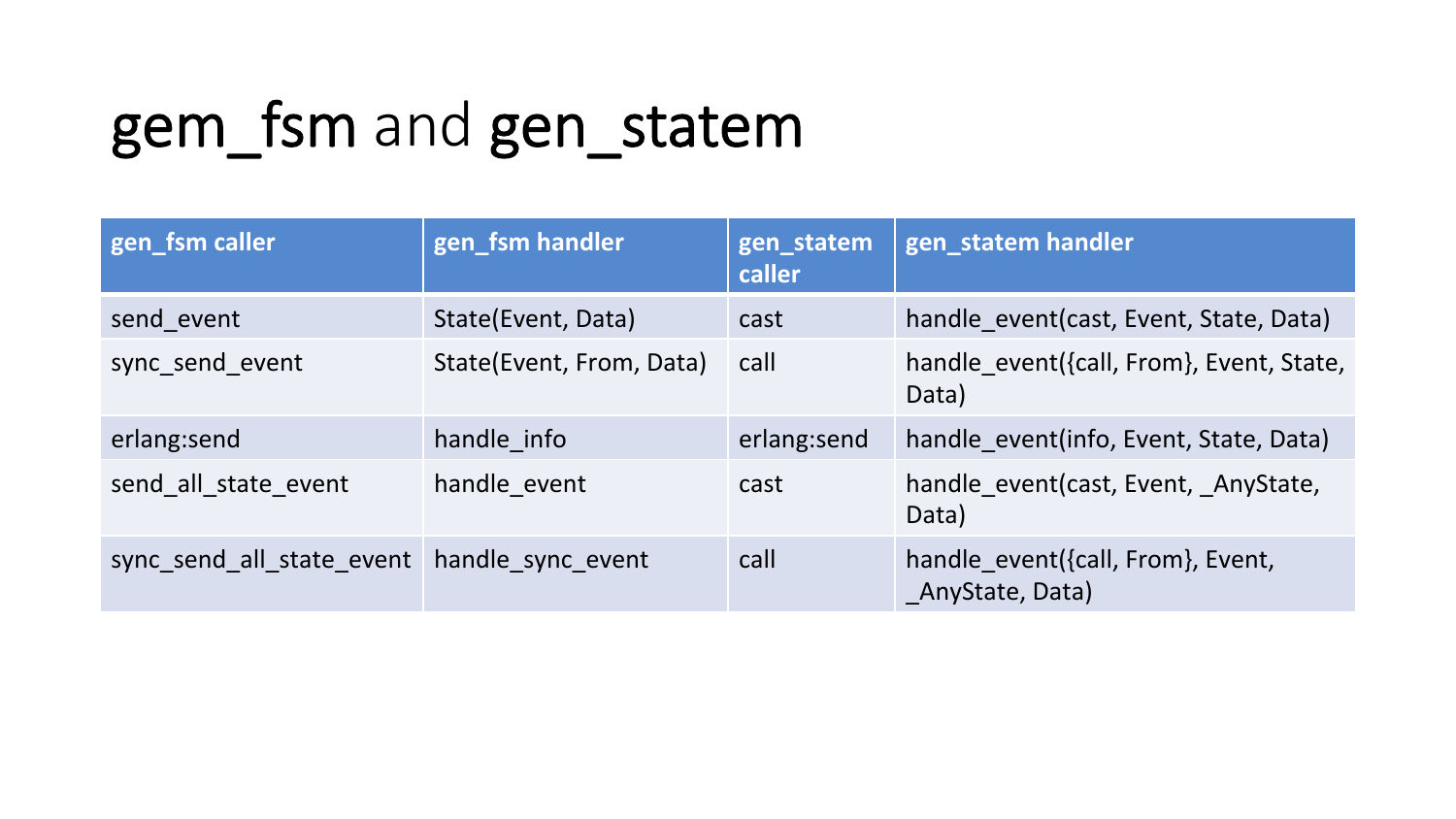# handle event/4

handle event(EventType, EventContent, State, Data)

- EventType
	- gen\_statem:call -> {call, From}
	- gen\_statem:cast -> cast
	- erlang:send -> info

handle event(EventType, EventContent, AllState, Data)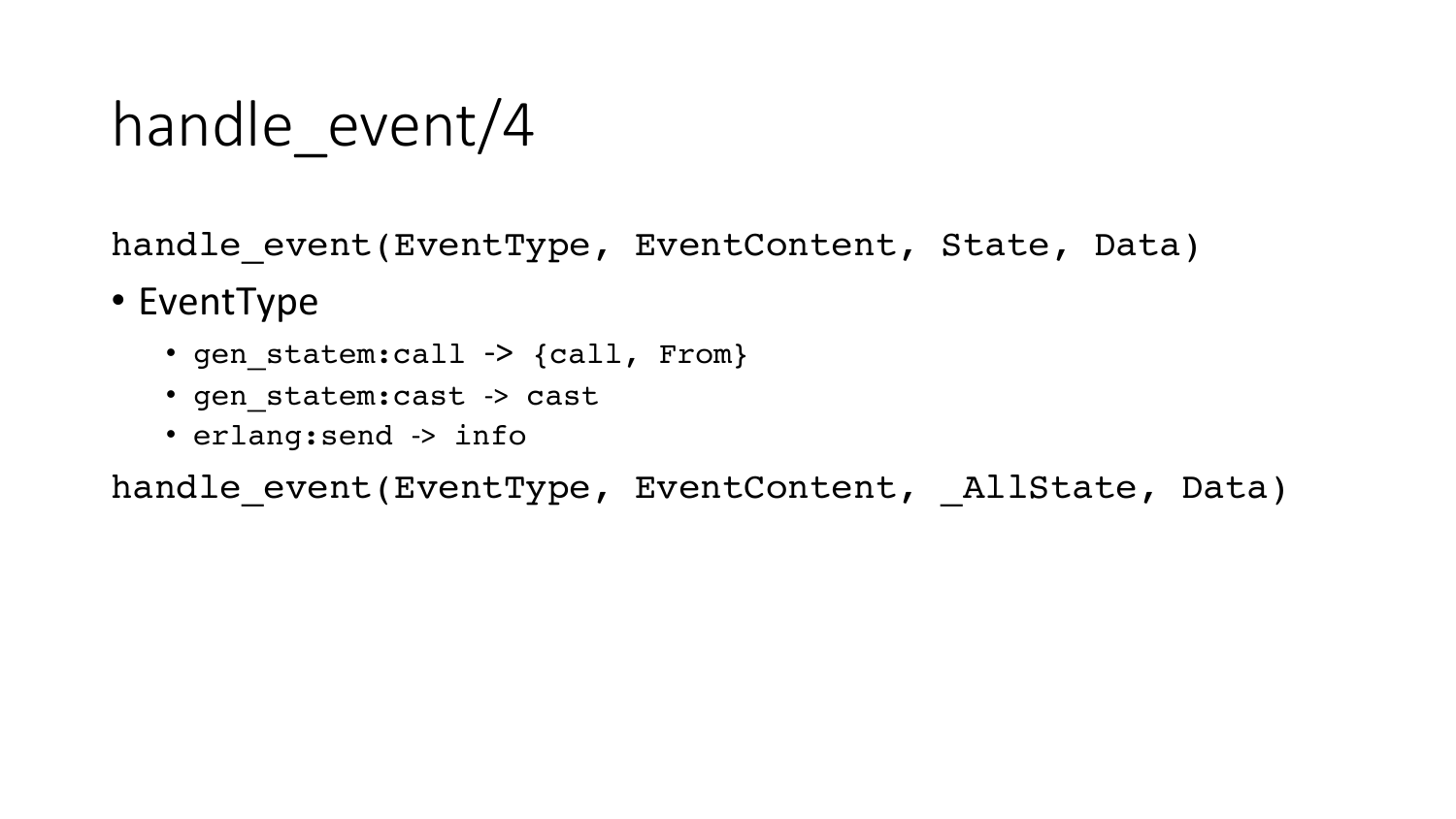# Example: Simple Query

- 1. gen\_tcp:send('ReadyForQuery')
- 2. handle\_event('Query', Ready For Query) -> Wait for Result
- 3. handle event({send, 'RowDescription'}, Wait for Result) -> Wait for Result
- 4. handle event({send, 'RowData'}, Wait for Result) -> Wait for Result
- 5. handle event({send, 'CommandComplete'}, Wait for Result) -> Ready For Query

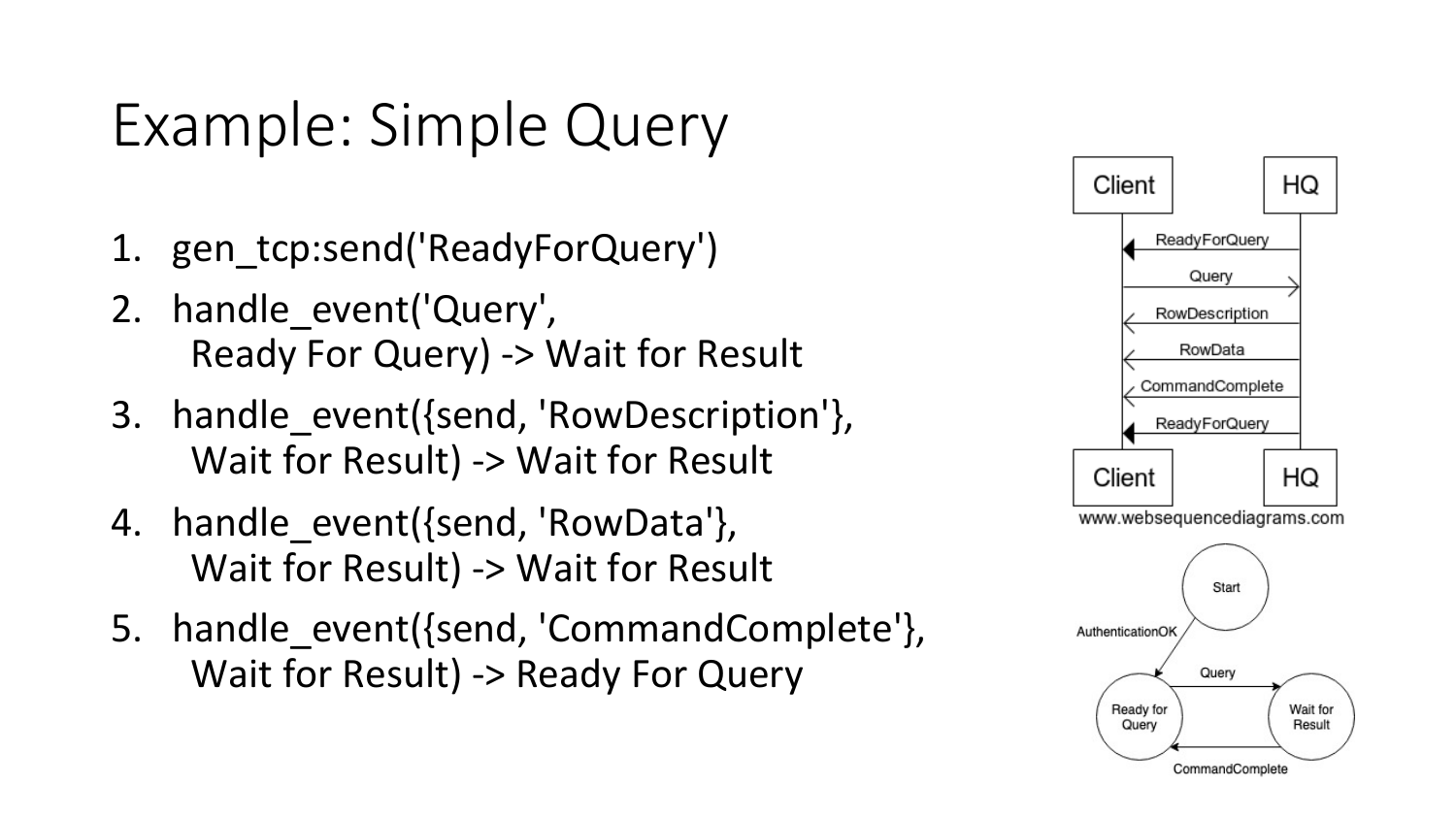#### Receive Query

```
handle event(cast,
   {message, {'Query', Query}},
  ready for query, LS) ->
    opg_server:query(self(), Query),
     {next_state, simple_reply_until_complete, LS};
```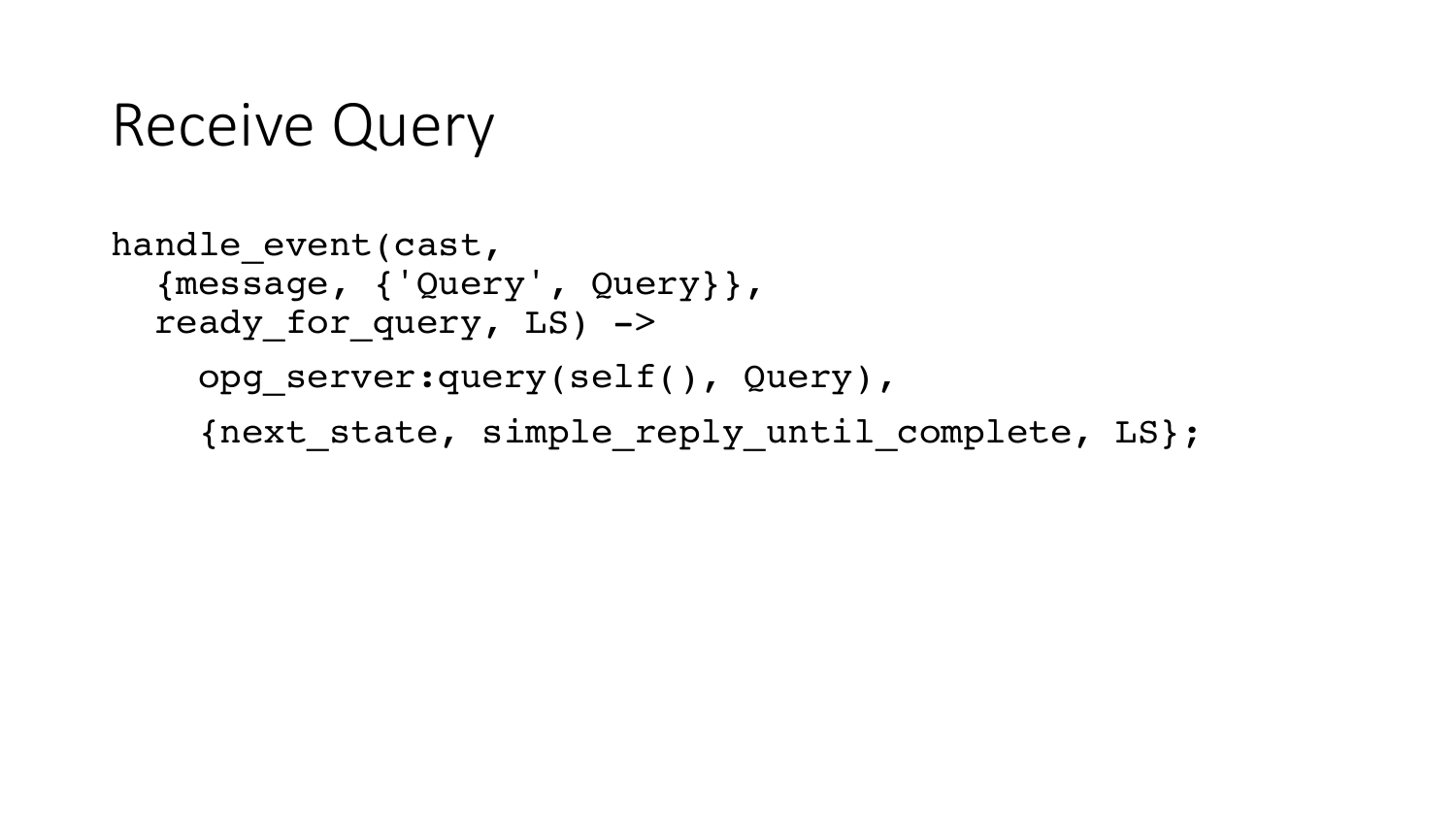#### Send Row Description

```
handle event(cast,
   {reply, {row_description, Row, EncodeType}},
  simple reply until complete, LS0) \rightarrowRowDesc = row_description(Row, EncodeType),
     LS1 = respond({'RowDescription', RowDesc}, LS0),
     {next_state, simple_reply_until_complete, LS1};
```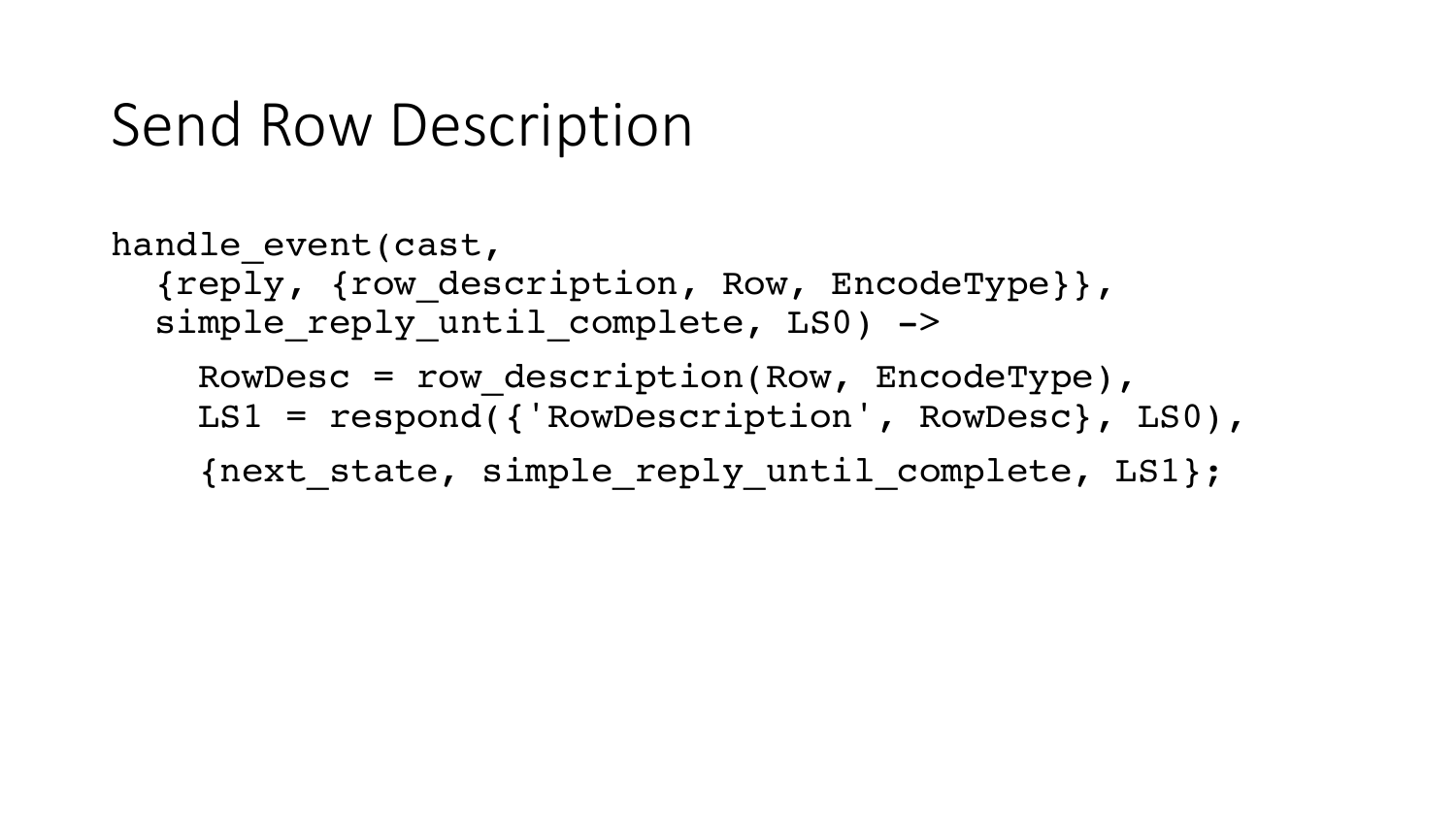#### Send Row Data

```
handle event(cast,
    {reply, {row_data,
      Rows, RowDescription, EncodeType}},
   simple reply until complete, LSO) \rightarrow   LS1 = lists:foldl(
    fun(Row, LS) \rightarrow   respond(
          {'DataRow', Row, RowDescription, EncodeType},
         LS)
     end, LS0, Rows),
    {next_state, simple_reply_until_complete, LS1};
```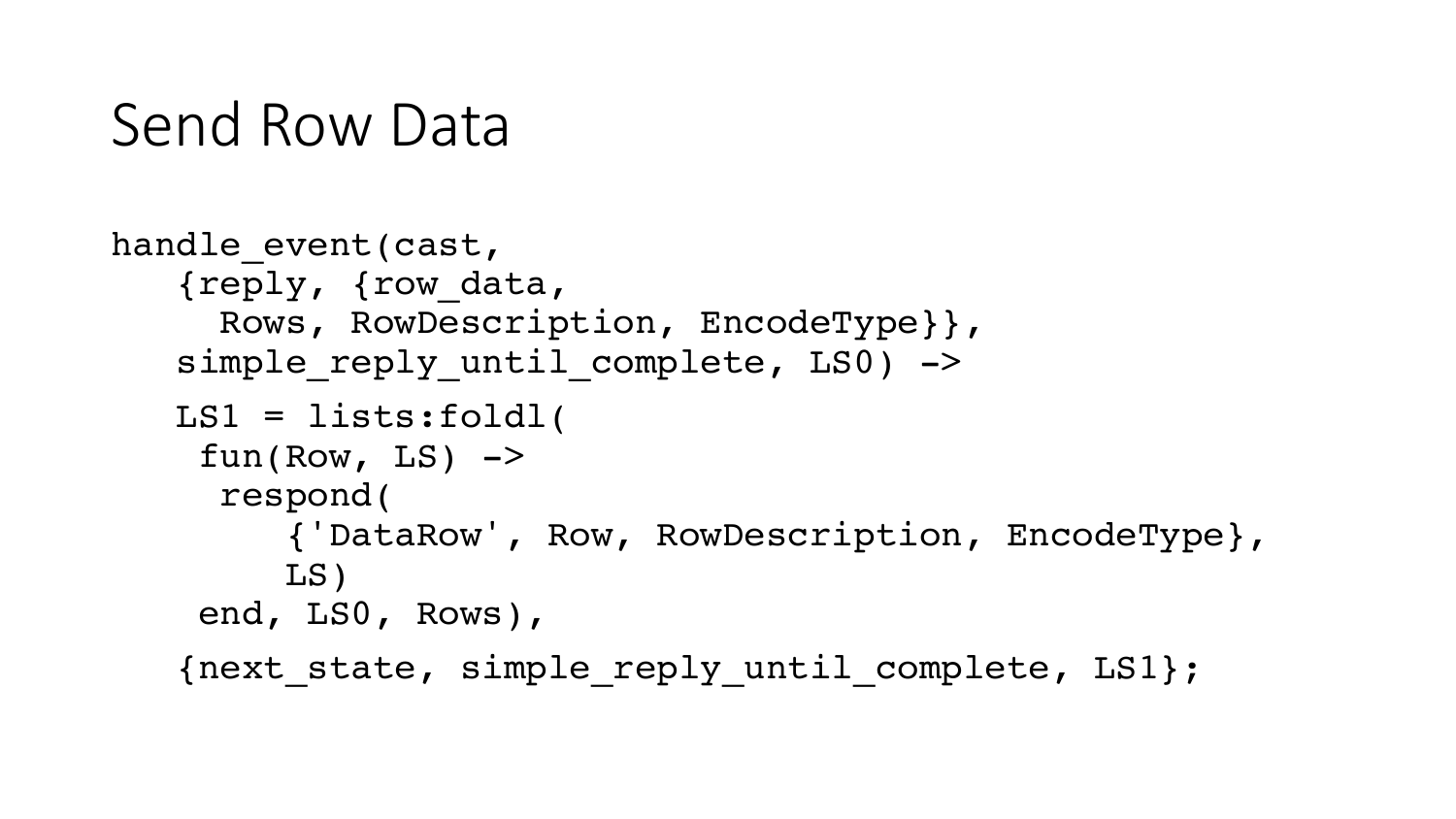# Send Command Complete

```
handle event(cast,
     {reply, {complete, {select, Count}}},
    simple reply until complete, LSO) \rightarrow LS1 = respond(
         {'CommandComplete', select, Count}, LS0),
     {next_state, ready_for_query, LS1};
```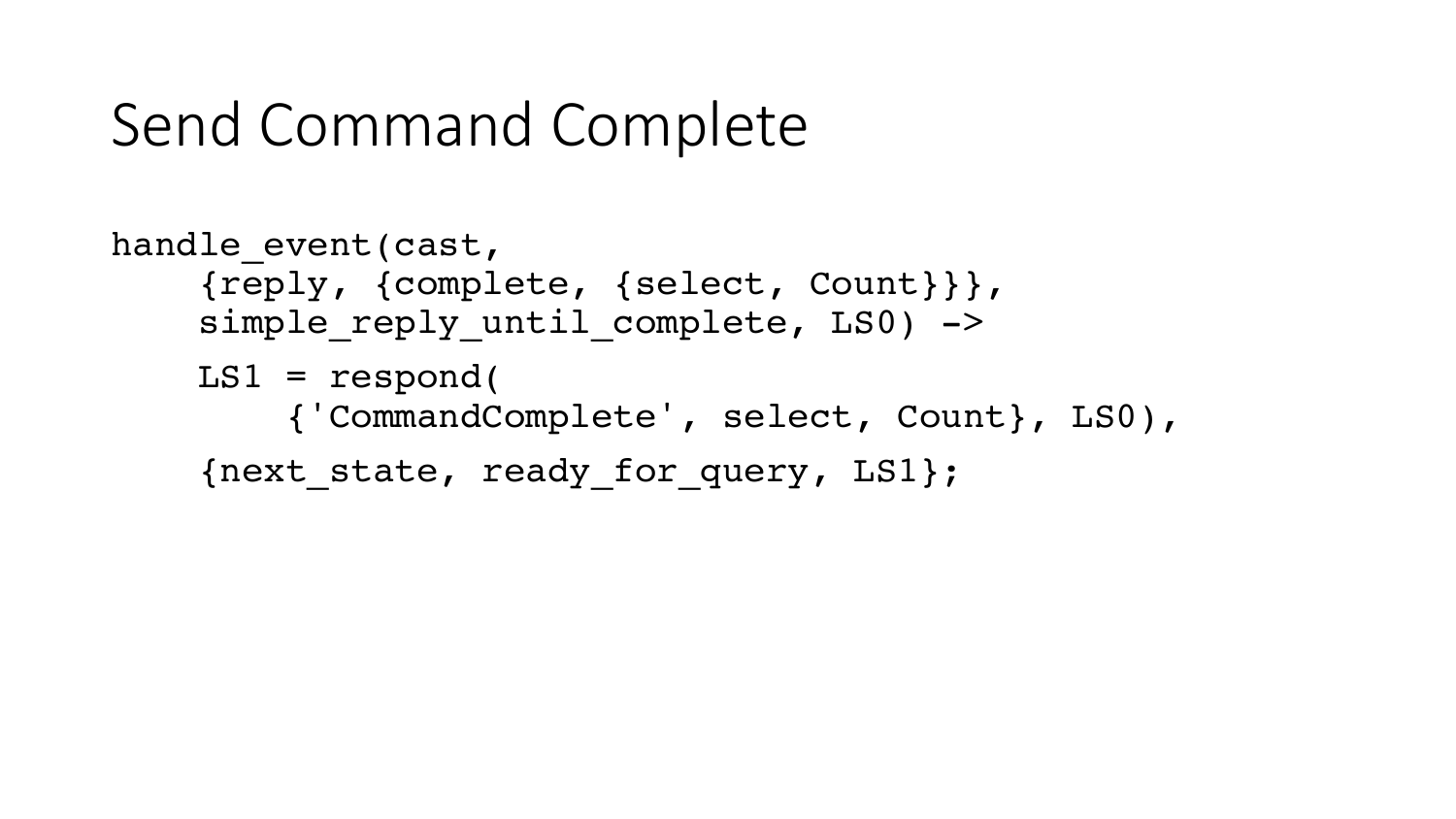# 'enter' event type

- Server sends 'ReadyForQuery' when ready for next query
- Use 'enter' event type

handle event(enter, OldState, ready for query, LS0)  $\rightarrow$  LS1 = flush({'ReadyForQuery', idle}, LS0), {next\_state, ready\_for\_query, LS1};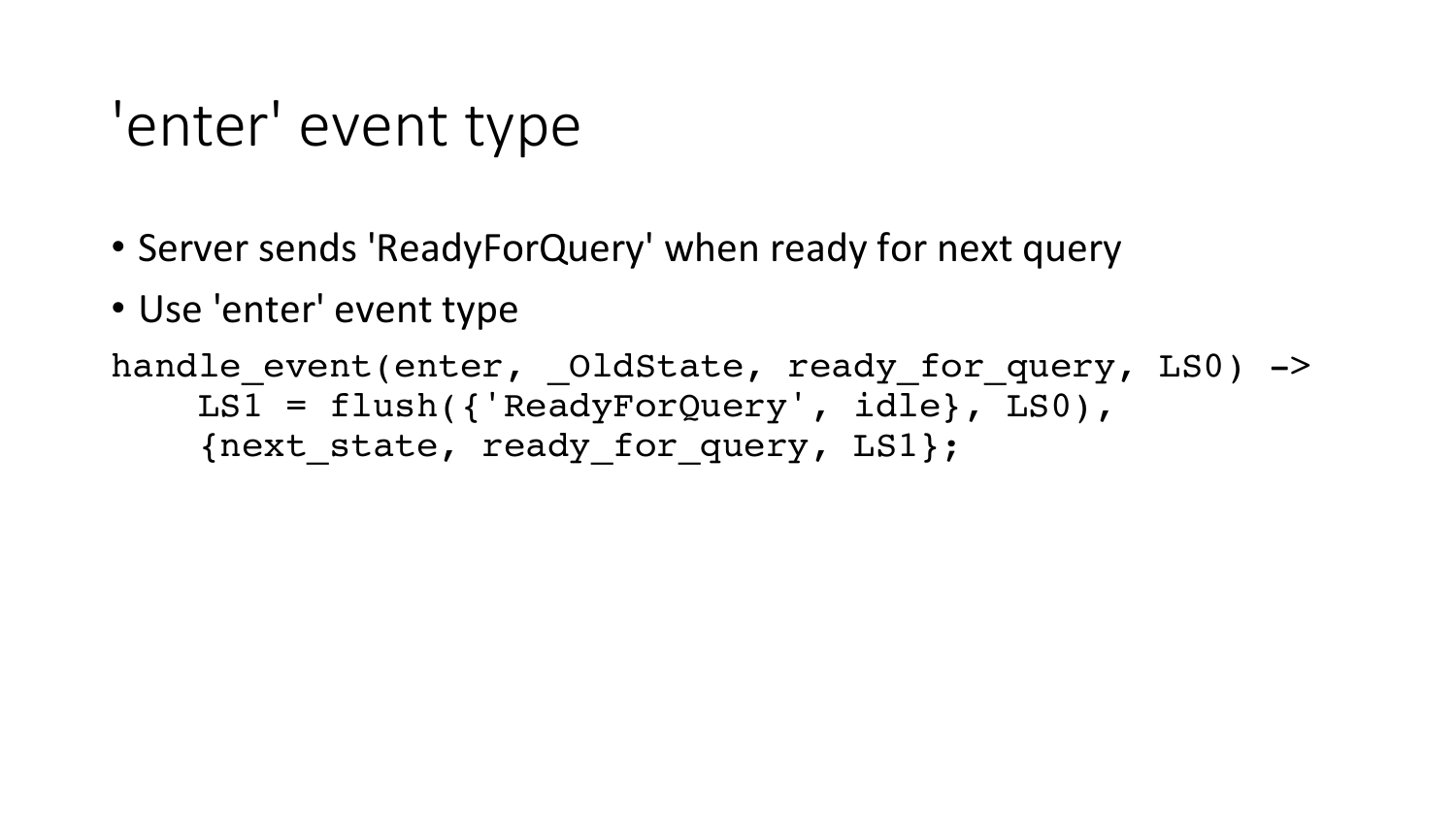#### gen\_tcp, gen\_statem, messages, protocol

- Messages are the vocabulary
- Protocol is the grammar
- Connection Handler get messages from gen\_tcp, send decoded pgv3 messages to the Protocol Handler
- Protocol Handler tracks pgv3 protocol handshakes, drives the "server"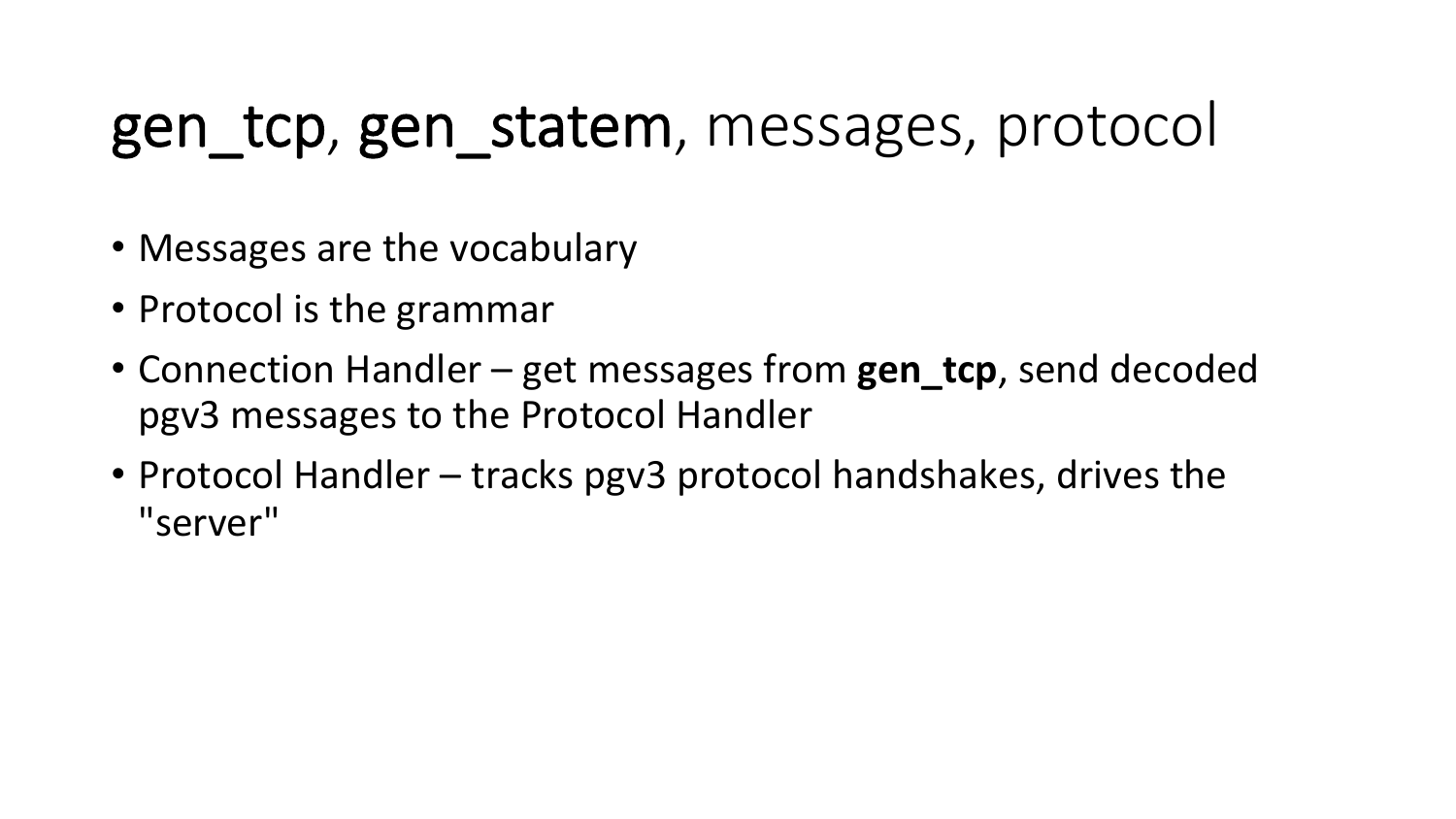# OCBC, JDBC, pqlib

- PG SQL leaks into pgv3 implementation
	- Metadata lookup
	- Parameterize Queries
	- Session settings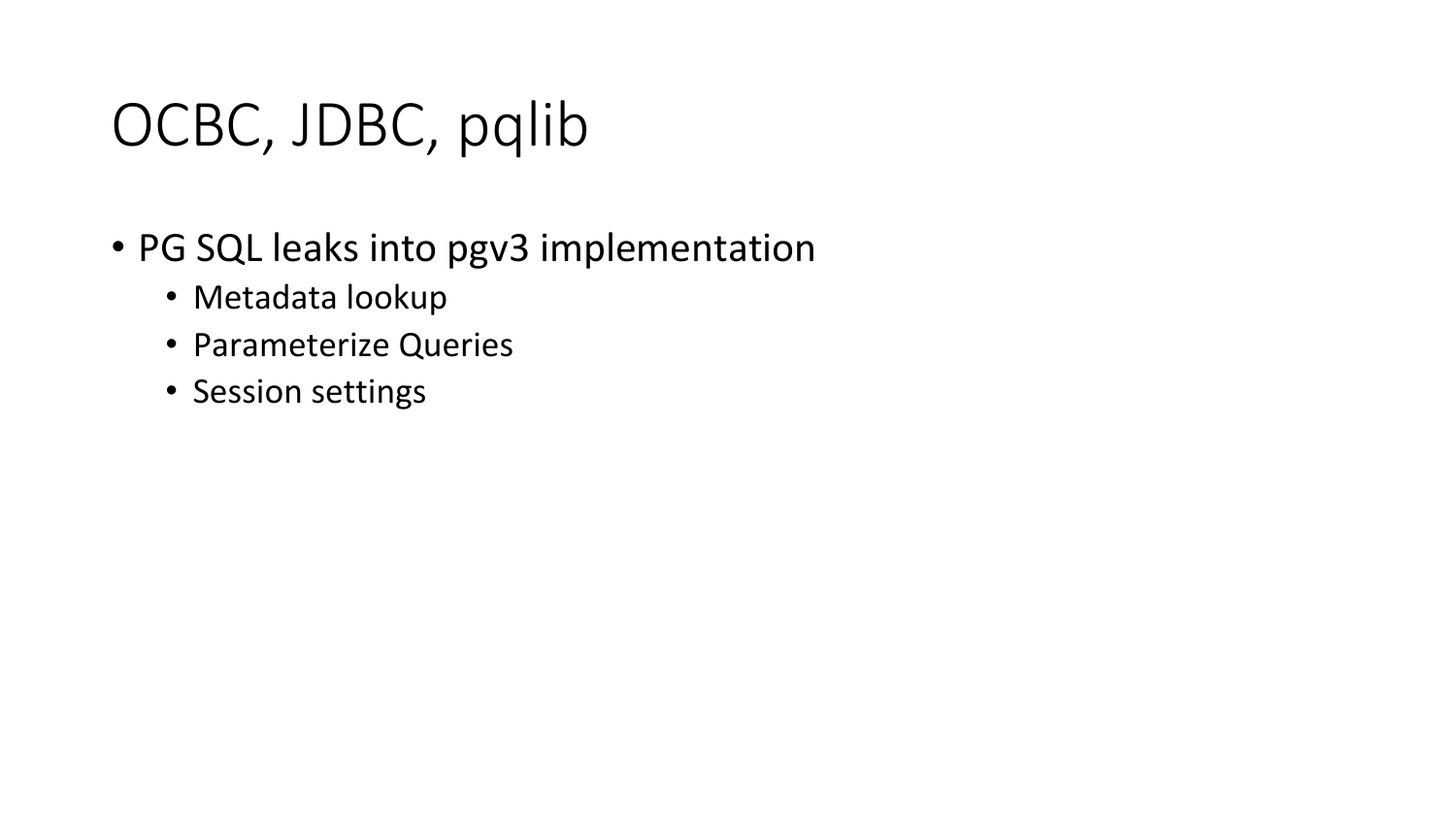#### Lessons Learned

- Ambiguous message tags
- Inconsistent message tags
- Unspecified field length
- Difficult to combine connection and protocol handlers
- Message chunking
- Synchronous acknowledgements and network performance